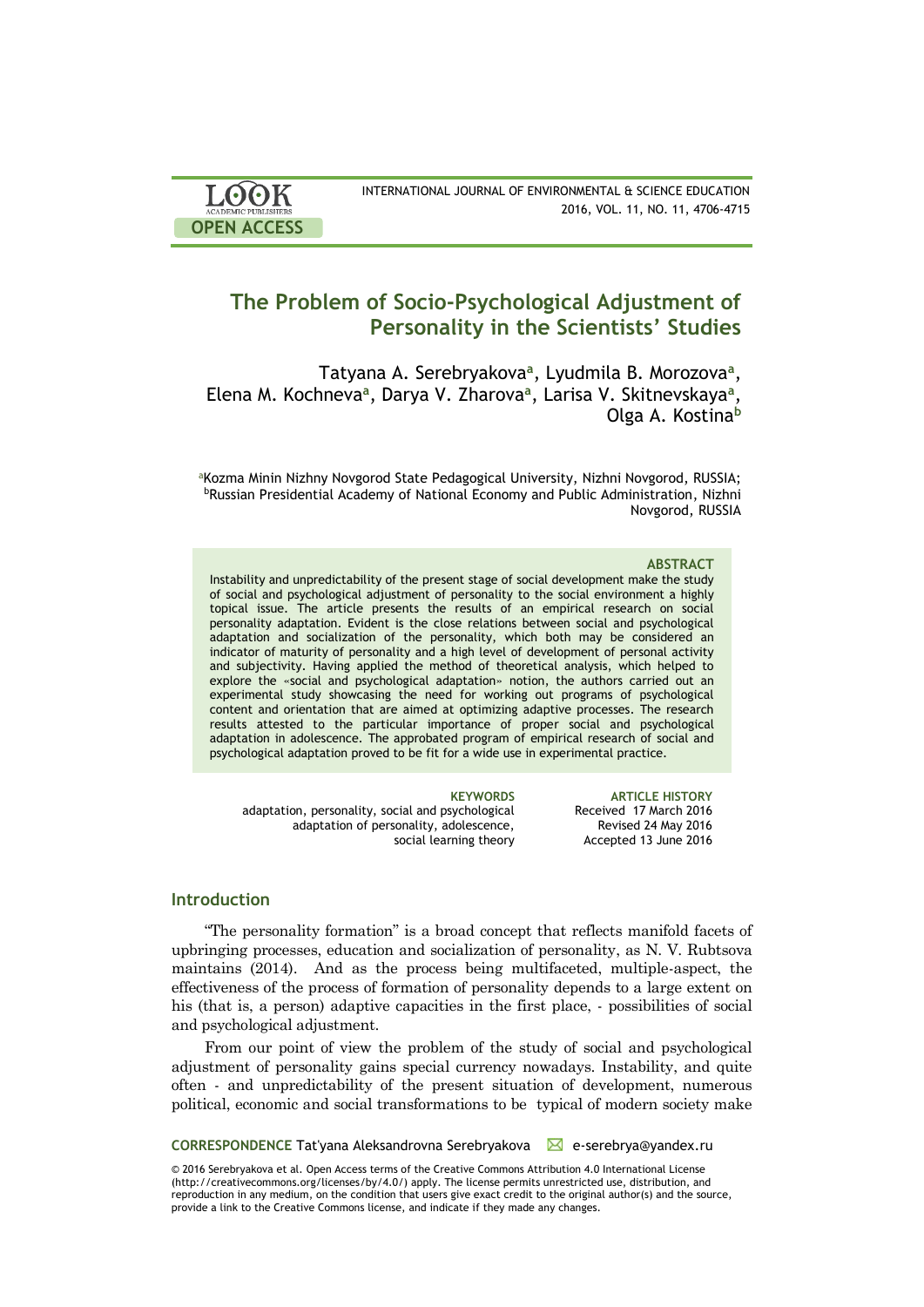high demands of personality, for which – one is to be appropriate, on the one hand, and on the other hand - to be in inner equilibrium and stability.

The process of adaptation is inseparable from the very notion of «life», writes A.V. Morozov (2000). And it is impossible not to agree with it. As well as a full life is impossible without adaptation and adaptation cannot exist by itself, out of a living organism's life cycle. It is no accident that adaptation is considered in the first place to be one of the most important properties of a living organism and actively studied by the representatives of biology who treat the term «adaptation» as an adaptation of a living organism to environment.

At the same time, person is a complex biosocial system, whose adaptive processes are carried out not only at the biological level.

### **Literature Review**

In consideration of human being as a personality, a subject of social micro- and macrosystems, the representatives of psychology (the works of K. A. Abulkhanova-Slavskaya, G. M. Andreyeva, A. A. Bodalev, I. S. Kon, S. L. Rubinstein, and so on), study the adaptation processes from the aspect of personality development of the subject, which allowed researchers to identify the following related levels of adaptation of man:

 $\Box$  A. V. Morozov identifies and proposes to study physiological, psychological and social adaptation levels (2000);

 $\Box$  Ye. N. Trukhmanova differentiates biological, psycho-physiological, functional and psychological and socio-psychological levels of adaptation (2004).

Tracing a retrospective study of the problem of adaptation by the representatives of psychology, it should be noted that the notion of «adaptation» was used for the first time towards personality by eminent Swiss psychologist Jean Piaget (1994), considering the relationship of man with microenvironment as homeostatic balancing. According to Piaget (1994), adaptation of man is realized at the expense of interacting and complementary processes of assimilation (including new information into existing structures) and accommodation (change of structures in conformity with the requirements of the external environment). In the theory of cognitive development worked out by Piaget (the 20s years of the twentieth century), the subjective factor of human adaptation to the external environment is considered by the author to be his intellect. From the perspective of the researcher, it is the intellect that «seeks for establishing a balance between assimilation and accommodation, eliminating inconsistencies or discrepancies between reality and its reflection being created in the mind» (Piaget, 1994). The emerging mental schemata (structures) form the basis for acquiring new knowledge that contribute to adaptation.

Many other representatives of foreign psychology also refer to the problem of adaptation. Thus:

• the social learning theory developed by B. Skinner (Hjelle & Ziegler, 2003), from our point of view, deals with the very adaptive human interaction with the social environment. According to Skinner, the success of human actions in a given situation is determined by the «acquired set of the learned behavioral patterns» (Hjelle & Ziegler, 2003) generated in the process of learning. These are the patterns of behaviour that allow a person, as rather rightly from our point of view the researcher observes, to achieve social balance between the individual and the group,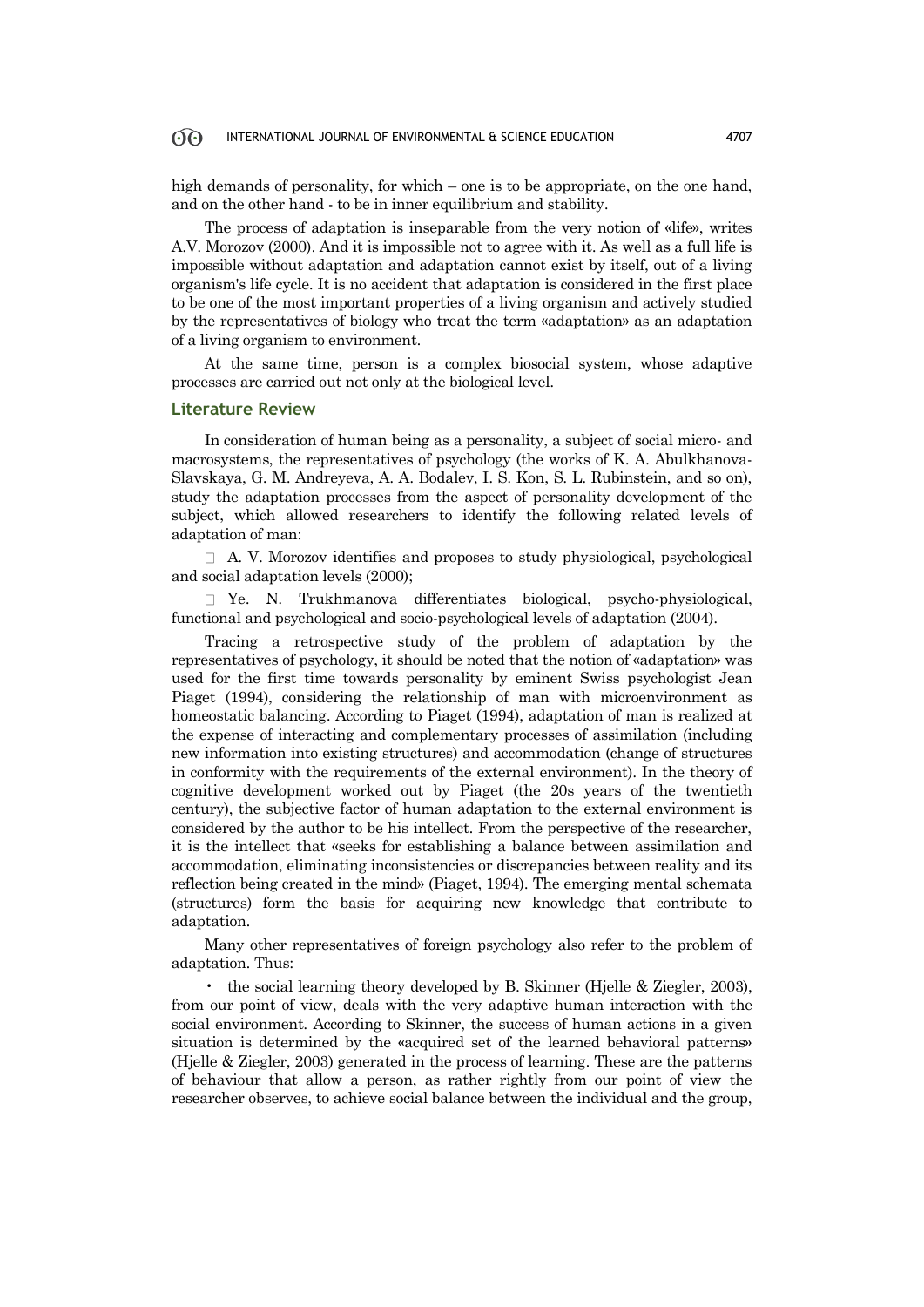conflict-free relations with the closest social environment - that is, to adapt to the society;

• the approach diametrically opposed to the ideas of B. Skinner is traced in the works of A. Bandura (Hjelle & Ziegler, 2003) who argues that human behaviour cannot be explained only from the standpoint of only environmental factors. In everyday life, men are aware of the consequences of their actions and adjust their behavior accordingly. Thus, the social theory of cognition by A. Bandura advances an idea of the activity of individual. «Instead of passively accepting whatever the environment presents, personality can actively control the events that affect his life; he can in some degree control the environmental conditions by selecting a method of his reaction to them» (Hjelle & Ziegler, 2003);

• the representatives of psychoanalytic conceptions also refer to the problem of adaptation accentuating the study of person defence mechanisms. Thus, even in the works of Freud (1991) there are justified the mechanisms of interaction of such substructures of personality as «It» (Id), «Ego» (I) and «Super-Ego» (Super-I), allowing, inter alia, - to adjust, adapt to the environment as well. If we refer to the analysis of later psychoanalytic conceptions, one may conclude that there a rather close attention is given to the analysis of «Ego» (I) as the main adapting instance. For example, in the concept of psychosocial development E. Erickson (1996). The term «identity» is defined as the process of organization of experience in the individual «I». According to the author, psychosocial adaptation is possible in the event of an individual's successful resolution of the «developmental conflicts» arising in certain age periods. And the method of conflict resolution objectively depends on both the social environment and personality characteristics (life experience, etc.). However, from the point of view of the representative of late psychoanalysis as A. Adler (1995), the activity of personality, including his adaptation, are provided by two feelings: inferiority feeling and striving for superiority. From the point of view of the scientist, just these feelings are «energy carriers» (Adler, 1995) and provide the mechanisms of adaptation of the individual in society, leading to failing or full compensation, overcompensation and pseudocompensation.

Concerning domestic psychological theories and concepts, especially, from our point of view, important for understanding the essence of human adaptation mechanisms and regularities is the activity theory (the works of B. G. Ananiyev, A. N. Leontiyev, B. F. Lomov, K .K. Platonov, S. L. Rubinstein and some other scientists). It is the activity psychology that substantiates the concept of «adaptability» as a tendency of functioning of the purposeful system that is determined by the congruence of the goals with the results achieved during the activity, according to A. V. Petrovsky (1981). As the studies of the representatives of the activity approach have shown, human being as a personality intrinsically tends not only to his adapting to the environment, but also to having the environment adapted «for himself». At the same time, adapting, the person responds with «his entire structure» seeking to establish or recover the disturbed balance with the social environment.

Analyzing the common approaches of the scientists to consideration of the problem of adaptation, we also note that the researchers seek to establish a close relationship between the process of adaptation and socialization of the individual. This connection was indicated for the first time as early as the 20th century by the founder of the American sociology and the most outstanding representative of its psychological school F. Giddings, who identified «man's adaptation to society which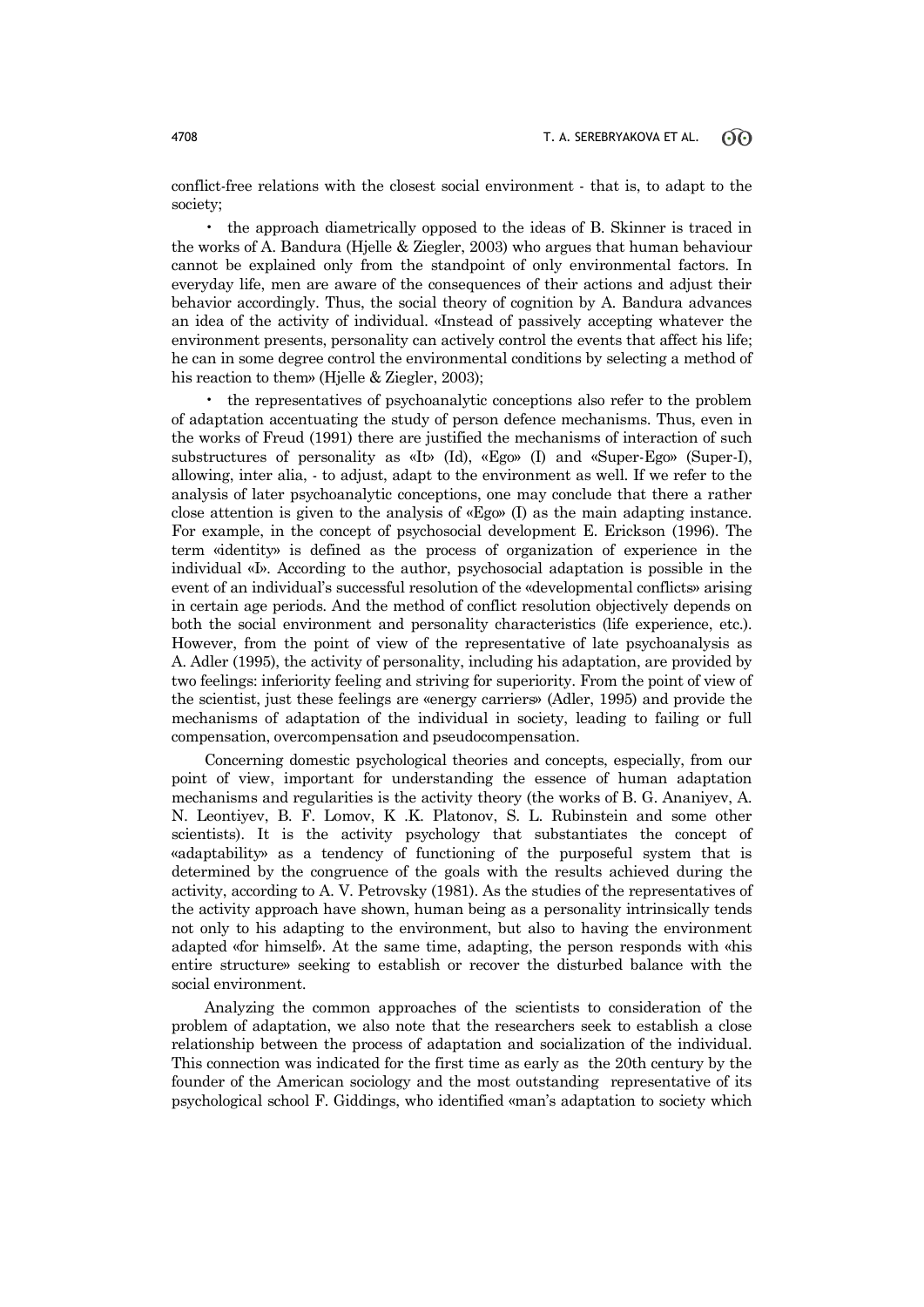provides his successful functioning» as a leading problem of socialization (Belinskaya & Tikhomandritskaya, 2001). Such scholars as D. A. Andreyev, I. A. Mnatsakanyan, A. V. Petrovsky and others also treat it as one of the developmental stages of personality in the process of socialization and adaptation. Thus, according to A. V. Petrovsky (1981), at the adaptation stage, which usually concurs with the period of childhood, a person appears to be an object of social relations, who is turned to by the efforts of parents, teachers and other people around the child and those who are in proximity to it in a varying degree. It is no coincidence that at exactly this stage people enter the world: master some sign systems created by mankind, the essentials of behaviour, social roles; learn simple forms of activity. The man, in fact, learns to be a personality. Hence, the stage of adaptation in the process of socialization is very important.

D. A. Andreyeva (2006) views adaptation and socialization to be nothing than a single process of interaction between the individual and society. At the same time, from the standpoint of the researcher, adaptation expresses man's adjunction to a domain activity being new for him, as a condition for the socialization which is interpreted by the author as a process of personality formation.

Having established a close link between the processes of adaptation and socialization of personality, modern psychologists introduce the concept of «social and psychological adjustment».

## **Methodological framework**

# *The problem of social and psychological adjustment in the works of psychologists*

Referring to the analysis of works that deal with the problem of social and psychological adaptation, we will first consider the approaches to the treatment of this concept:

• social and psychological adjustment is proposed to be understood in ethnopsychological (Krys'ko, 1999) and encyclopedic dictionaries of psychology and pedagogy as the process and result of interaction between personality and social environment, which leads to optimum coordination of (establishment of optimum relationship) goals and values of individuals and groups;

• M. V. Grigoriyeva (2005) considers social and psychological adjustment to be an element of the activities, the function of which is mastering relatively stable environmental conditions, solving repetitive typical problems through the use of the adopted ways of social behaviour, action. At the same time, the researcher calls the adoption of new norms and values of the social environment (group, collective, organization, territorial community, which the individual enter), the existing forms of interaction (formal and informal relations, leadership style, family and neighborhood relations, etc.), and the forms of subject work as the main ways of social and psychological adaptation;

• according to I. A. Mnatsakanyan (2004), the social and psychological adaptation involves familiarizing the individual with the social group, as well as the activities that are present in this society. This type of adaptation as the author justly believes from our point of view is nothing more than the result of the whole spectrum of personal changes (social, socio-psychological, moral, psychological, etc.);

and from our point of view, very interesting and the most extensional definition of «socio-psychological adaptation» is suggested by N. М. Aksarina (2011),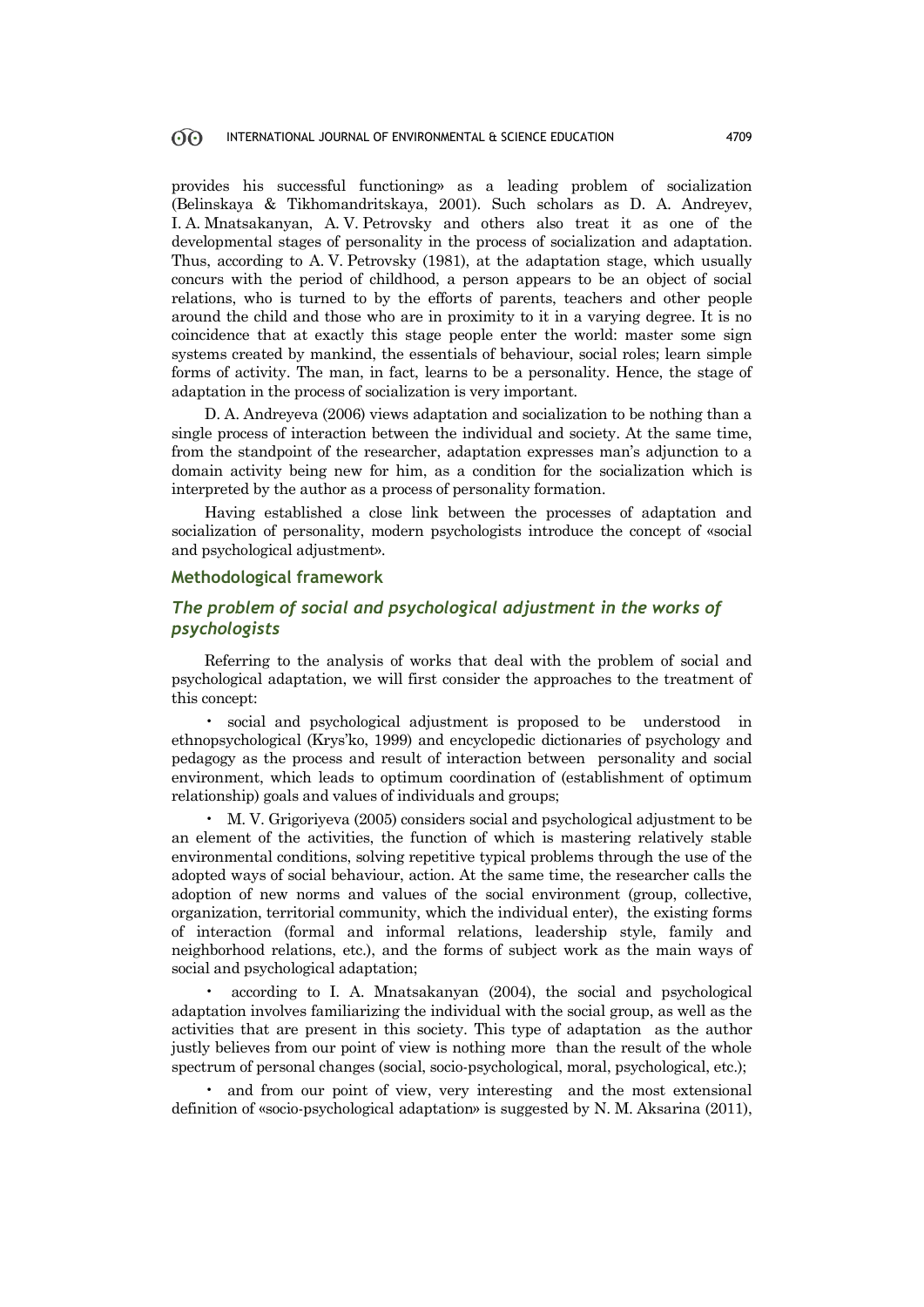who considers its results under favourable conditions will be adaptability. The state of socio-psychological adaptation, according to the researcher, can be described as the state of personality-group relationship, when personality efficiently realizes the activities without lasting external and internal conflicts, finds solutions to all social problems, and, as a result, - ego-trips.

Based on the above exemplified approaches of the scientists to the interpretation of «social and psychological adaptation», we formulate the following definition as a base one within this study: we propose to understand sociopsychological adaptation as a process of personality-social environment interaction, which results in adaptability, implying the personality's efficient mastering the social environment through the adoption of its standards of interaction, values, and forms the subject area activity. Just adaptation as personal education, in our opinion, allows a person to adapt to various reality situations. At the same time, each such adaptation enriches life experience of man, making him more socialized and ensuring successfulness of the further adaptation of personality to the ongoing changes in the environment.

We also believe it is important to note that the scientists use the notion of «adaptability» along with the term «adaptation». At the same time, I. A. Mnatsakanyan notes (2004), a significant difference between these concepts are not observed and they can be and often used as the synonyms.

# *Types and levels of socio-psychological adaptation*

The issues of specific gradation of social and psychological adaptation are of particular scientific interest.

On the assumption that socio-psychological adaptation determines the nature of personality-social group relationship, A. A. Nalgadzhyan (2004) differentiates the following three types of social and psychological adaptation:

• normal adaptation which leads to stable adaptation of the personality in the problem situations to be typical for him. In case of normal socio-psychological adaptation one does not observe any pathological disorder in the structure of the very personality, any irregularity of the social group of activity of this person;

• deviant adaptation - that is, the processes of social and psychological adaptation of the personality which provide satisfaction of the needs of the individual in a given social group. However, the behavior of the individual does not meet expectations of other participants of the social process;

• pathological adaptation is a kind of social and psychological adaptation, which is fully or partly carried out by pathological mechanisms and forms of behaviour and leads to the formation of pathological complexes of character. However, as A. A. Nalgadzhyan notes (2004), this behaviour can be adaptive, - if the very group has pathological behavior standards.

Three types of socio-psychological adaptation are distinguished by I. D. Klaykov (1984) in consideration of adaptation.

• external, which is proposed to be understood as the process of adjunction of the personality to the external, objective problem situations;

• internal, namely, - the process of change under the influence of external conditions of internal qualities of the personality;

• readaptation, that is, the adaptation of the person in the new social environment, which is dominated by other values, norms and forms of behaviour.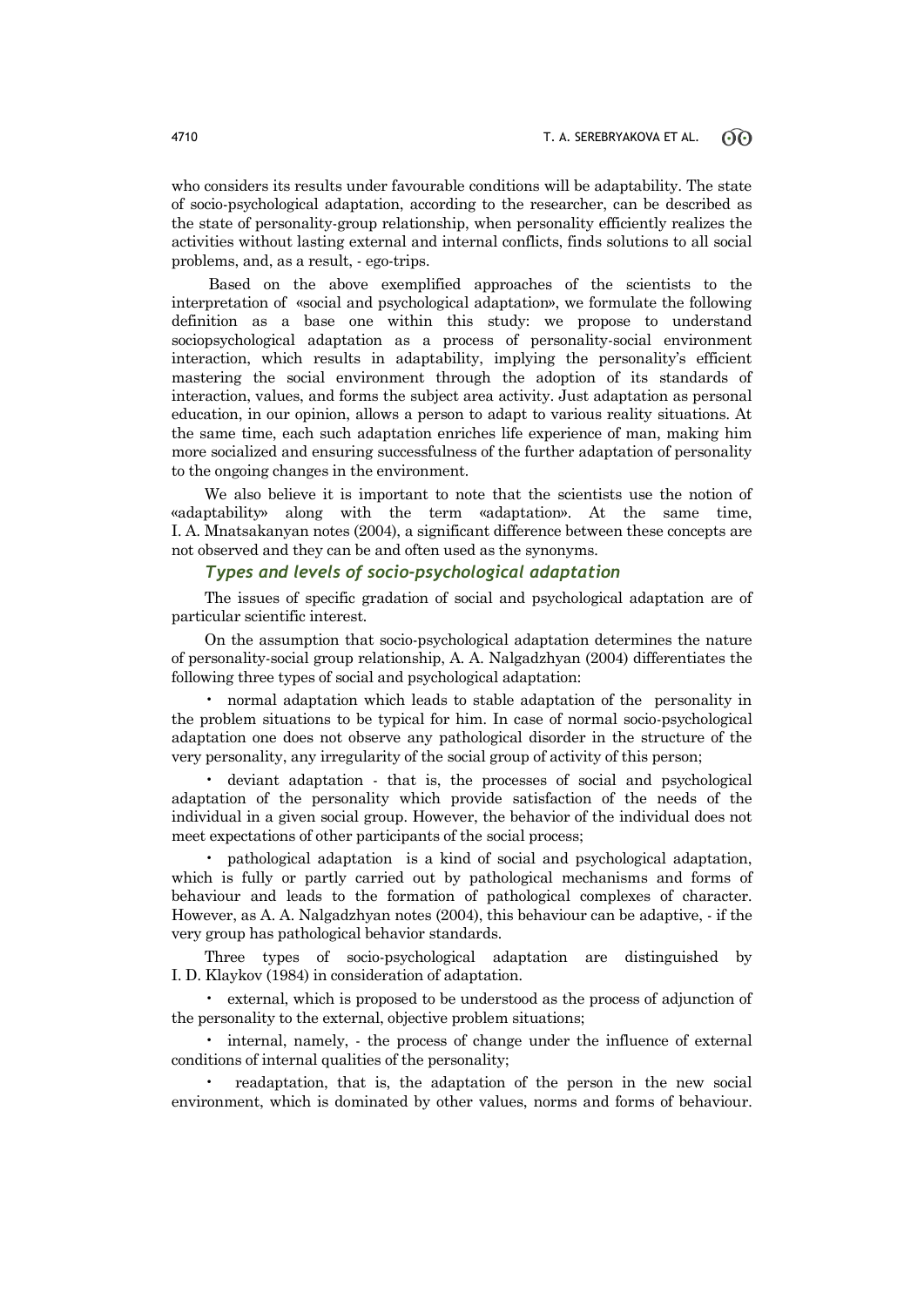According to I. D. Klaykov (1984), this type of adaptation is accompanied not only by partial (or complete) rejection of the norms, values, ways of behaviour, social roles, but some adaptive mechanisms. It is no coincidence that this type of social and psychological adaptation objectively involves significant personality changes.

Very interesting, from our point of view, is the approach to gradation of social and psychological adaptation in terms of the degree of activity of personality displayed to achieve its success (referring to the success of the adaptation process):

• active social and psychological adaptation takes place in cases when a person seeks to influence the social environment, in order to change those thing in it with which for some reason he does not happy;

• passive adaptation consists in lack of desire for such interaction and change.

However, man cannot always adapt to the social environmental conditions that have changed for external reasons independent for himself. Not by chance it is offered to classify socio-psychological adaptation according to:

• voluntary adaptation which is present in three situations when new values and modes of action dictated by the changes environment do not run counter to the system of values of the very personality or when the norms and values of the social environment fit in with the system of interests and needs of personality, or change of value orientation occur without particular effort for personality and

• involuntary, when the character and orientation of transformation does not correspond to the concepts and attitudes of the individual. For example, personality is trying to change the requirements of the environment without accepting anything new. However, these attempts prove to be unsuccessful, and one has to comply with the new requirements (to adapt to them). Another example of involuntary social and psychological adaptation can be a situation when new ways of social behaviour corresponds to the quality of the individual less than the former ones. However, in order to survive, man has to use them.

There is a classification of social and psychological adaptation in terms of orientation of adaptation processes. Within this classification, socio-psychological adaptation can be

- outer and
- inner.

The adaptation is outer when one adjusts to external situations and carried out by their keeping or obviating, the inner social and psychological adaptation can be oriented to various targets. This may be the resolution of inner conflicts and personal problems, mastering of new adaptive mechanisms, adjustment of the mastered adaptive mechanism to the structure of personality, etc.

Along with gradation of the types of socio-psychological adaptation, the scientists also refer to the study of its levels. As an example, we present the approach proposed by A. A. Nalgadzhyan (2004). As a basis for differentiating the levels of socio-psychological adaptation, the researcher defines the depth of mental reorientation:

- the initial stage - when the individual knows how he should behave in a new environment but consciously does not recognize the values of new environment and, where it is possible, rejects them, adhering to the old system of values,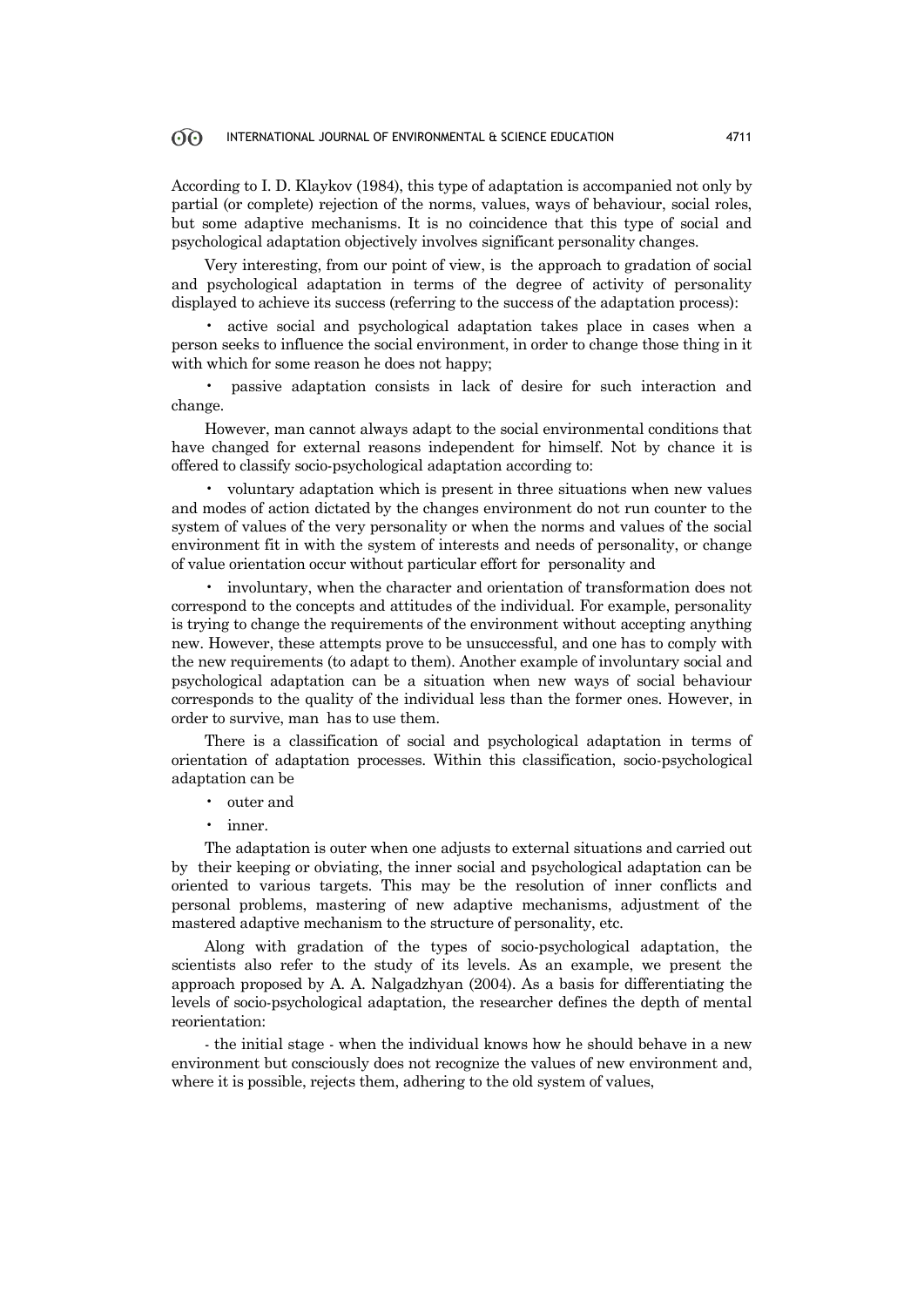- tolerance stage - the individual and new environment practice mutual tolerance towards the systems of values and patterns of behaviour with each other,

- accommodation - the recognition and acceptance by the individual of fundamental value systems of the new social environment by simultaneous recognizing some of individual values by his new environment,

- assimilation - a complete coincidence of the individual systems of values and the environmental values.

But the most problematic issue in the study of social and psychological adaptation, from the point of view of scientists, is the definition of its criteria. This is no accident. Socio-psychological adaptation, as we conclude basing on the analysis of the works of scientists, is nothing more than a multidimensional, multi-aspect phenomenon that involves integration of the following indicators:

• the level of development of personal intellectual sphere. We have highlighted this parameter as a parameter for assessing socio-psychological adaptation by virtue of the fact that a successful adaptation is impossible without including the subject in the process of consciousness;

• the level of development of emotional sphere of the personality. We distinguish this parameter as the most important in the adaptation evaluation system of social and psychological adaptation, since the success of the adaptation processes largely determines the attitude of the subject, the personality to the changes that occur as a result of adaptation at both the level of the very personality and the level of interaction with society;

• the level of development of the communicative sphere of personality. Sociopsychological adaptation, as we have noted before, includes a system of relations with society (individual-group relations), and that the nature and orientation of these relations, from our point of view, influence (namely, - promote or hinder) the adaptation process.

Based on the selected evaluation parameters of socio-psychological adaptation, we have projected the program of experimental study of social and psychological adaptation.

# **Data, analysis and results**

The test method is the basis of the program of experimental study.

The system of test methods:

1. «Socio-Psychological Adaptation». The authors are K. Rogers and R. Diamond.

Objective: the study of peculiarities of the adaptation period of the individual through integrated indicators of «adaptation», «self-acceptance», «acceptance of others», «emotional comfort», «internality», «desire to dominate». This method is a questionnaire containing 101 statements about man, his lifestyle, emotions, thoughts, habits, behaviour style. Each of the statements can be correlated with own way of life. A respondent is asked to read the next statement of the questionnaire and correlate it with his habits, his way of life and assess to what extent this statement relates to his experience. To represent the answer, one is to choose one of the seven variants of assessments, numbered from 0 to 6, the most appropriate.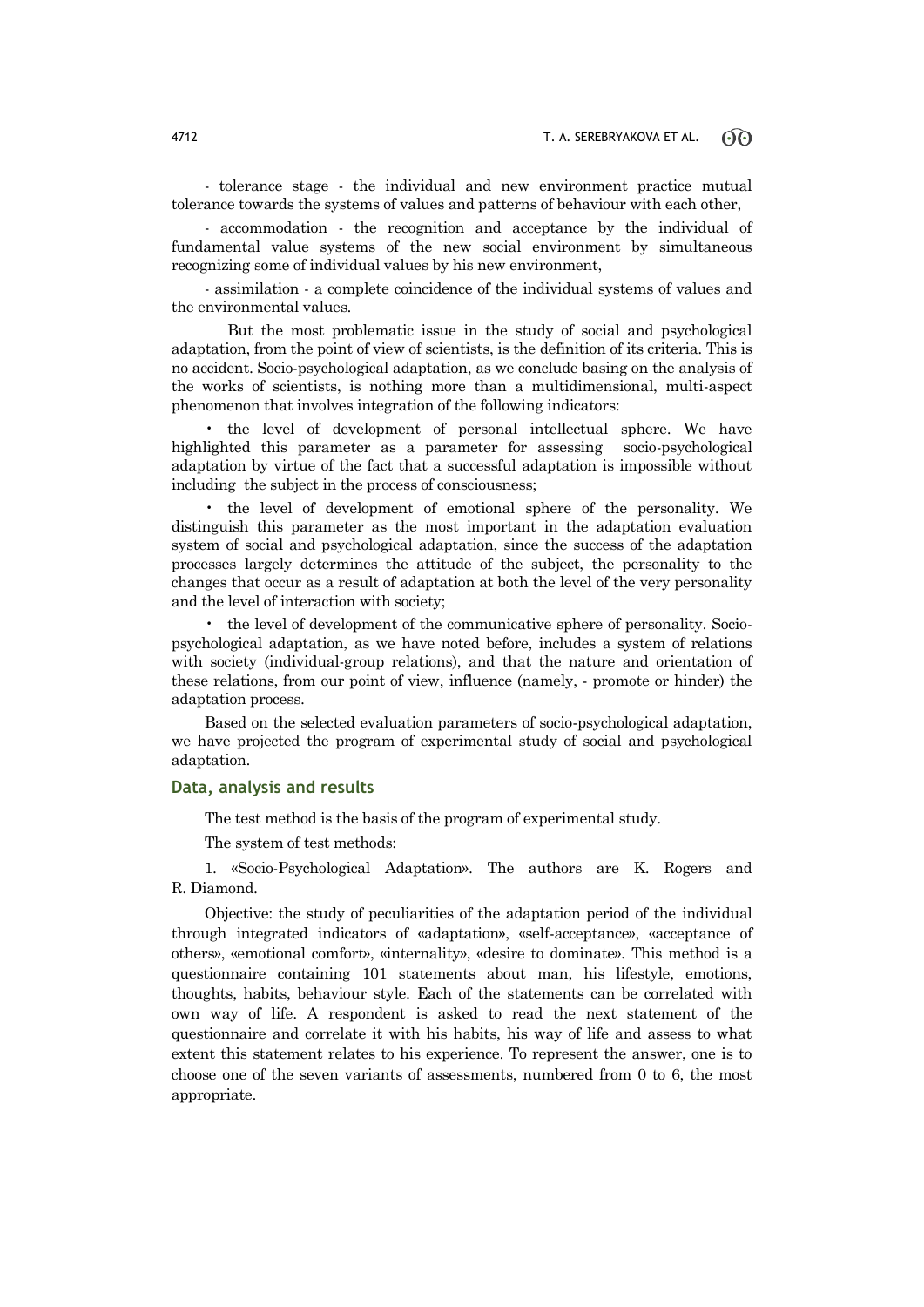2. «Self-Assessment of Psychological Adaptability» Technique.

Respondents are asked to evaluate 15 statements: 10 by group A and 5 by group B. If the respondent agrees with the statement absolutely, he writes «yes» opposite the evaluating statement. If he does not agree, he writes the answer «no». The difference of sums of affirmative answers allows to determine the level of psychological adaptability.

3. The Eysenck Technique «Self-Assessment Diagnosis of Mental States».

Within the framework of this technique a respondent is offered 40 statements for assessing mental conditions such as anxiety, frustration, aggression, rigidity.

4. «Assessing the Level of Sociability» Test by V. F. Ryahovsky.

Respondents are asked to answer 16 questions. Quantitative evaluation of the responses indicates a tested parameter.

We used questionnaires as an additional technique. Respondents were asked to answer 10 questions allowing to get additional information about their level of sociopsychological adaptation.

For the purpose of testing the projected program of the experimental study of socio-psychological adaptation, we have conducted a pilot study the respondents of which were 30 students of the 1st year of the K. Minin State Pedagogical University of Nizhny Novgorod.

A generalized analysis of the obtained experimental data indicates that a high level of socio-psychological adaptability and the level higher than average is fixed in 40% of the respondents (which is less than half of the participants in the pilot study). Typical for these respondents is the lack of anxiety, aggressiveness and rigidity; they switch over from one activity to another easily and without any problems, are sociable, have self-appreciation; resistant to failures, they are not afraid of problems and successful in solving them (which is indicative of by Q-data).

The average level of social and psychological adaptability is typical of10% of respondents. These respondents also have anxiety, aggressiveness of allowable level; they are very sociable, curious, which, in our opinion, does not always have a positive effect in terms of adaptation to new conditions of society, all the more so that severe rigidity, constancy of behaviour, beliefs, attitudes are typical of them (even if they diverge, they do not fit the actual situation, life), as well as low selfesteem, the desire to «escape» from difficulties, fear of failures.

And of 50% of respondents (which accounts for half of the total number of participants of the pilot study) typical is low level of socio-psychological adaptability. Despite the fact that these respondents are sociable to some extent, high level of increased anxiety and aggressiveness is fixed in them. In unfamiliar environment, they feel insecure, they are reluctant to contact with new people, they try not to participate. in disputes and debates. These respondents have low self-esteem against the background of severe rigidity.

The obtained results of the pilot study suggest the following conclusions:

1) the developed program of empirical research of socio-psychological adaptation can be used in a wide experimental practice;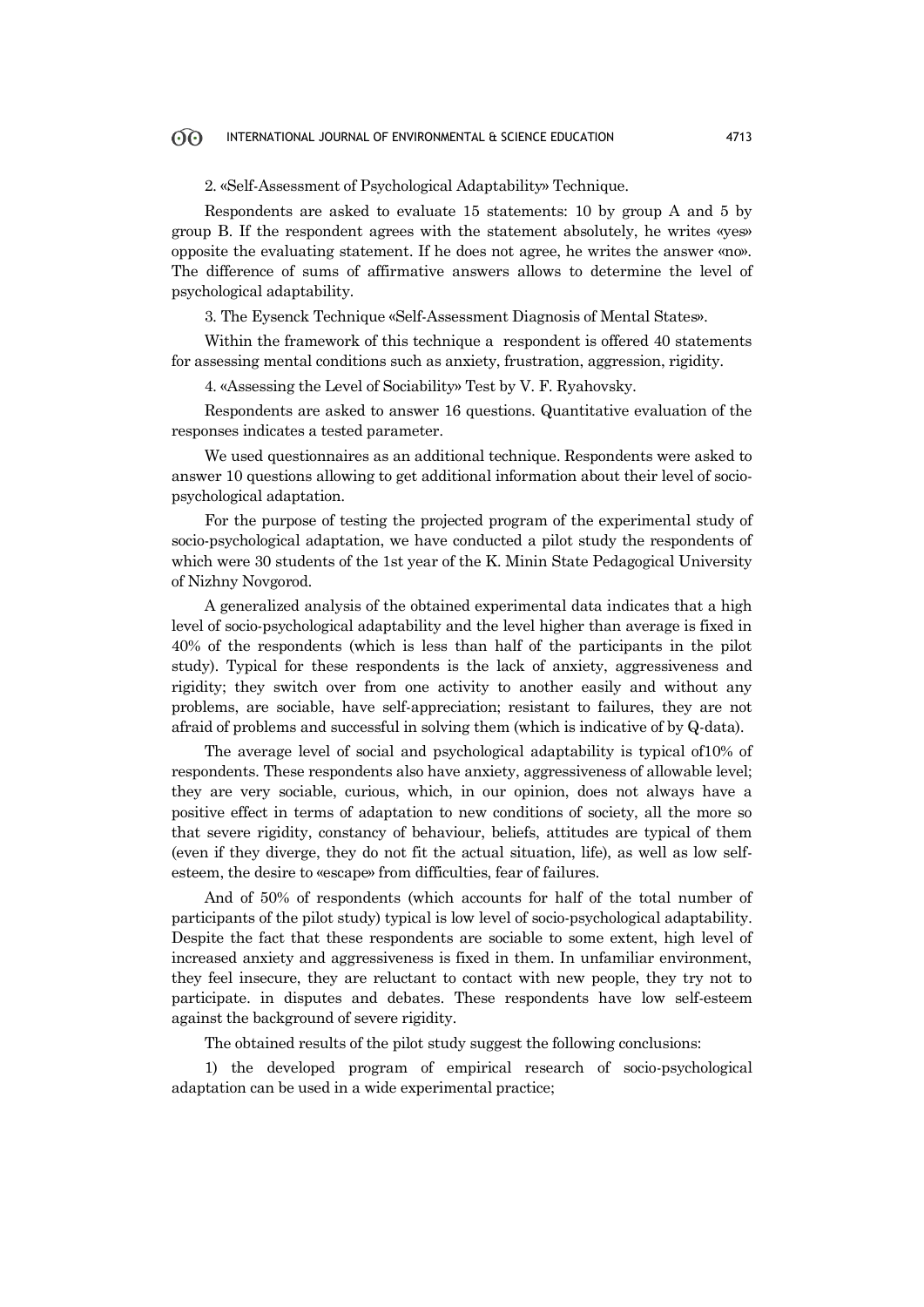2) a high percentage of the respondents who are at a low level of sociopsychological adaptation is an evidence of the need for the development and purposeful implementation of the program of psychological assistance aimed at optimizing the process of social and psychological adjustment.

We define the development and subsequent testing of this program for themselves as an objective of further experimentation.

### **Discussions, conclusions and recommendations**

Thus, the analysis of psychologists on the issue of social and psychological adaptation that we have carried out allows, first of all, to make conclusion about the continued relevance of the investigated range of problems (despite a sufficient number of studies carried out in this area).

We offer to treat social and psychological adaptation as a process of the individual-social environment interaction, the result of which is adaptability implying the personality's effective mastering of the social environment through adopting its standards of interaction, value orientations, and also the forms of subject activity. It is adaptability as personal education, in our opinion, that allows a person to adjust to various life situations. In addition, each such adaptation enriches life experience of man, making him more socialized and ensuring the success of further adaptation of personality to the ongoing environmental changes.

Studying the types of socio-psychological adaptation, its levels, and also the criteria and mechanisms of formation, many researchers point, which is absolutely legitimate from our point of view, to the close relationship of social and psychological adaptation and socialization of the personality. Moreover, as I. A. Mnatsakanyan notes (2004), social and psychological adaptation may be considered as an indicator of maturity of personality, the level of development of personal activity and subjectivity.

As a continuous process and such that begins at the basic levels of ontogeny, of particular importance, from our viewpoint, is socio- psychological adaptation in adolescence, - the period of life when a person should not only comprehensively develop, but also become firmly convinced of the correctness of occupational choice, make professional self-determination that cannot but affect the process of social and psychological adaptation complicating it.

This conclusion is supported by the results of our pilot study to be carried out, which has shown that of 50% of the first-year students, typical is a low level of sociopsychological adaptation. Based on the foregoing, the prospect of our further experimental work in the area of problematics that we interest in, we define the development and subsequent testing of psychological assistance program oriented towards optimizing the process of socio-psychological adaptation.

Thus, the theoretical-applied data contained in the article allow to thoroughly and objectively investigate the social and psychological adaptation, which will specify the theoretical and practical aspects of the problem under study.

### **Disclosure statement**

No potential conflict of interest was reported by the authors.

## **Notes on contributors**